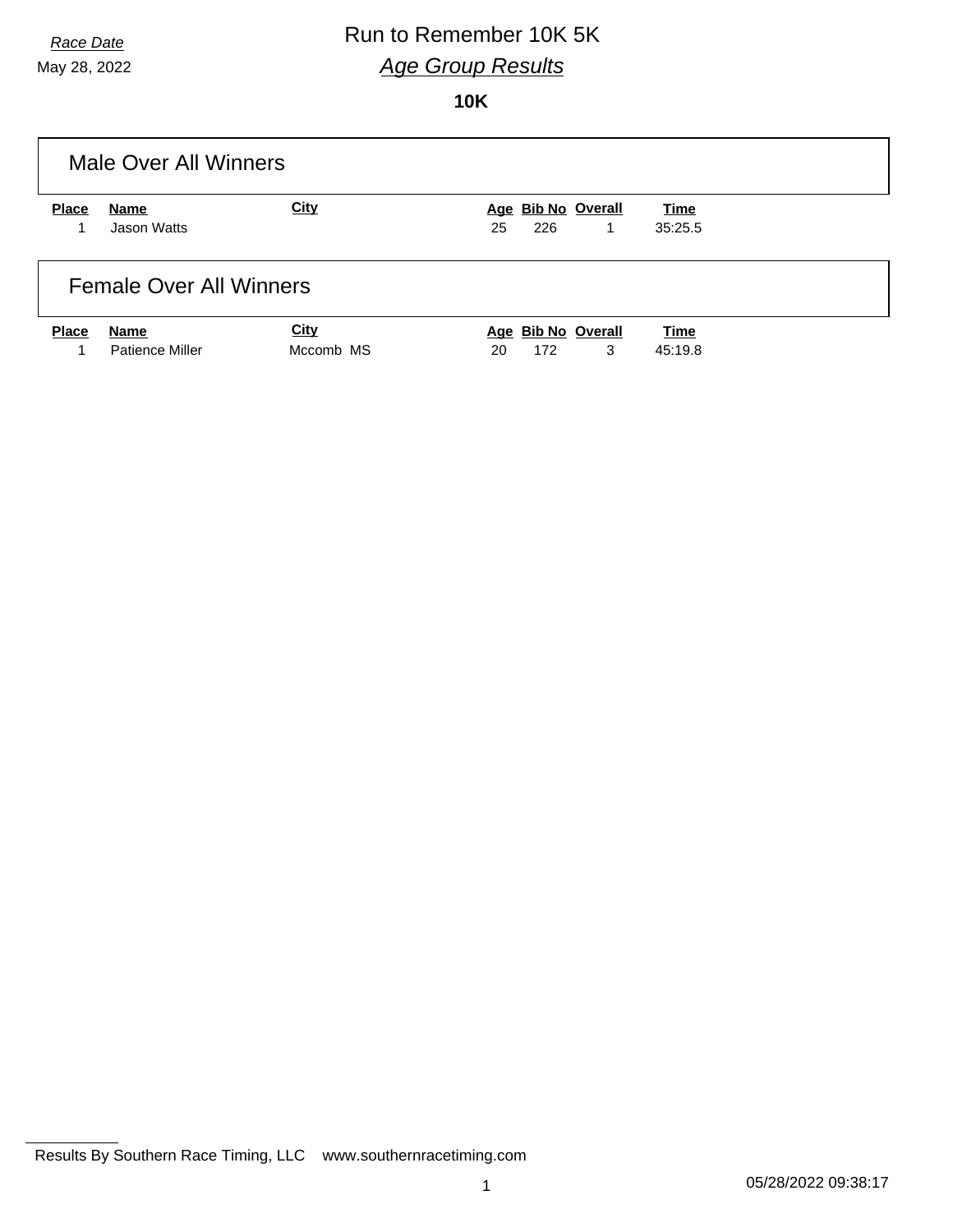#### *Race Date* Run to Remember 10K 5K *Age Group Results*

#### **10K**

| Male 19 and Under                     |               |    |     |                    |             |  |
|---------------------------------------|---------------|----|-----|--------------------|-------------|--|
| <b>Place</b><br><b>Name</b>           | <b>City</b>   |    |     | Age Bib No Overall | <b>Time</b> |  |
| $1 *$<br><b>Matthew Brewer</b>        |               | 16 | 116 | $\overline{2}$     | 42:25.8     |  |
| Noah Brister<br>$2 *$                 |               | 17 | 117 | 6                  | 50:16.7     |  |
| Nethanel Dunn<br>3                    |               | 16 | 137 | 10                 | 54:02.0     |  |
| <b>Matthew Dunn</b><br>4              |               | 19 | 136 | 15                 | 56:07.8     |  |
| 5<br><b>Dylan Rollins</b>             |               | 19 | 198 | 26                 | 1:07:57.3   |  |
| Male 20 to 29                         |               |    |     |                    |             |  |
| <b>Place</b><br><b>Name</b>           | <b>City</b>   |    |     | Age Bib No Overall | <b>Time</b> |  |
| $1*$<br>Seth Nieman                   |               | 26 | 182 | 9                  | 52:15.0     |  |
| $2^*$<br>Samuel Dunn                  |               | 23 | 135 | 20                 | 59:03.3     |  |
| Female 20 to 29                       |               |    |     |                    |             |  |
| <b>Place</b><br><b>Name</b>           | City          |    |     | Age Bib No Overall | <b>Time</b> |  |
| $1*$<br><b>Audrey Morris</b>          |               | 27 | 180 | 13                 | 54:45.5     |  |
| Male 30 to 39                         |               |    |     |                    |             |  |
| <b>Place</b><br><b>Name</b>           | <b>City</b>   |    |     | Age Bib No Overall | <b>Time</b> |  |
| Zach Kilpatrick<br>$1 *$              |               | 36 | 161 | $\overline{7}$     | 50:20.0     |  |
| 2 * Phillip Dillon                    | Brookhaven MS | 31 | 132 | 17                 | 56:36.0     |  |
| Female 30 to 39                       |               |    |     |                    |             |  |
| <b>Place</b><br><b>Name</b>           | <b>City</b>   |    |     | Age Bib No Overall | <b>Time</b> |  |
| Madeline Ahlstrom<br>1<br>$\ast$      |               | 30 | 100 | 5                  | 48:31.6     |  |
| $2 *$<br>Virginia Easley              |               | 33 | 224 | 12                 | 54:30.8     |  |
| 3<br><b>Brooke Ballard</b><br>$\star$ |               | 30 | 107 | 14                 | 54:48.2     |  |
| Kacey Dillon<br>4                     |               | 30 | 133 | 18                 | 56:55.5     |  |
| <b>Tiffany Kinslow</b><br>5           |               | 39 | 163 | 22                 | 1:00:22.3   |  |
| Male 40 to 49                         |               |    |     |                    |             |  |
| <b>Name</b><br><b>Place</b>           | <b>City</b>   |    |     | Age Bib No Overall | <b>Time</b> |  |
| $1*$<br>Raynold Kinslow               |               | 43 | 164 | 23                 | 1:00:25.6   |  |
| Simon Claxton<br>$2 *$                |               | 42 | 122 | 24                 | 1:02:19.0   |  |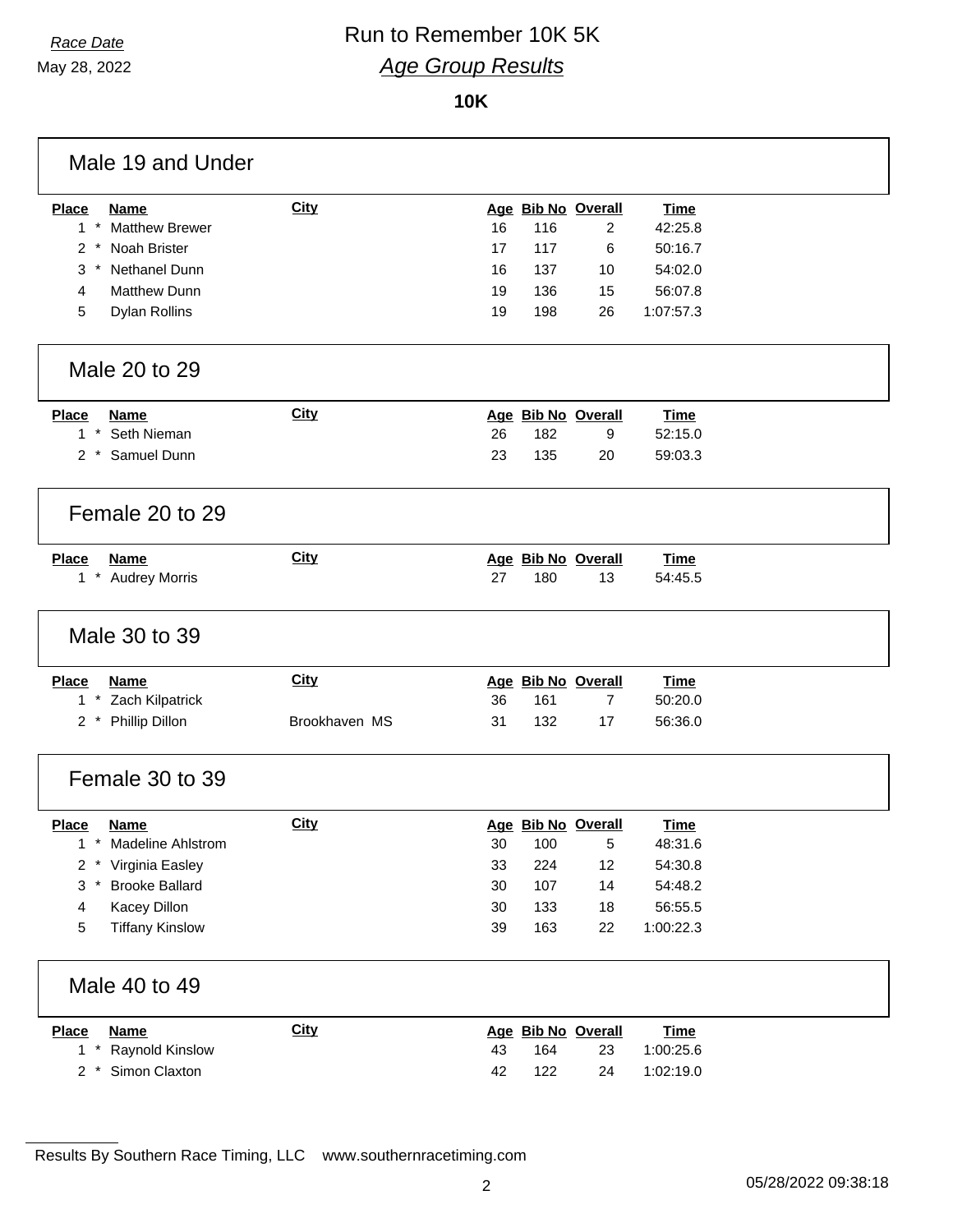#### *Race Date* Run to Remember 10K 5K *Age Group Results* **10K**

| Male 50 to 59                       |                 |                              |             |
|-------------------------------------|-----------------|------------------------------|-------------|
| Name<br><b>Place</b>                | <b>City</b>     | Age Bib No Overall           | <b>Time</b> |
| Mark Crosby<br>1.                   |                 | 57<br>126<br>4               | 45:41.0     |
| $\overline{2}$<br>Lynn Pippen       |                 | 52<br>185<br>19              | 57:06.3     |
| Female 50 to 59                     |                 |                              |             |
| <b>Place</b><br><b>Name</b>         | <b>City</b>     | <b>Bib No Overall</b><br>Age | <b>Time</b> |
| Miriam Allred<br>$\ast$<br>1        |                 | 59<br>102<br>11              | 54:20.8     |
| $\overline{2}$<br>Stephanie Dunaway | Brookhaven MS   | 16<br>134<br>50              | 56:15.4     |
| Pam Hughes<br>3                     | Brookhaven MS   | 21<br>156<br>50              | 59:13.9     |
| Mary Alice Higgs<br>4               | Roxie MS        | 53<br>153<br>25              | 1:06:14.3   |
| Male 60 and Over                    |                 |                              |             |
| <b>Place</b><br>Name                | <b>City</b>     | Age Bib No Overall           | <b>Time</b> |
| <b>Tommy Tadlock</b>                | Bogue Chitto MS | 207<br>61<br>8               | 51:32.5     |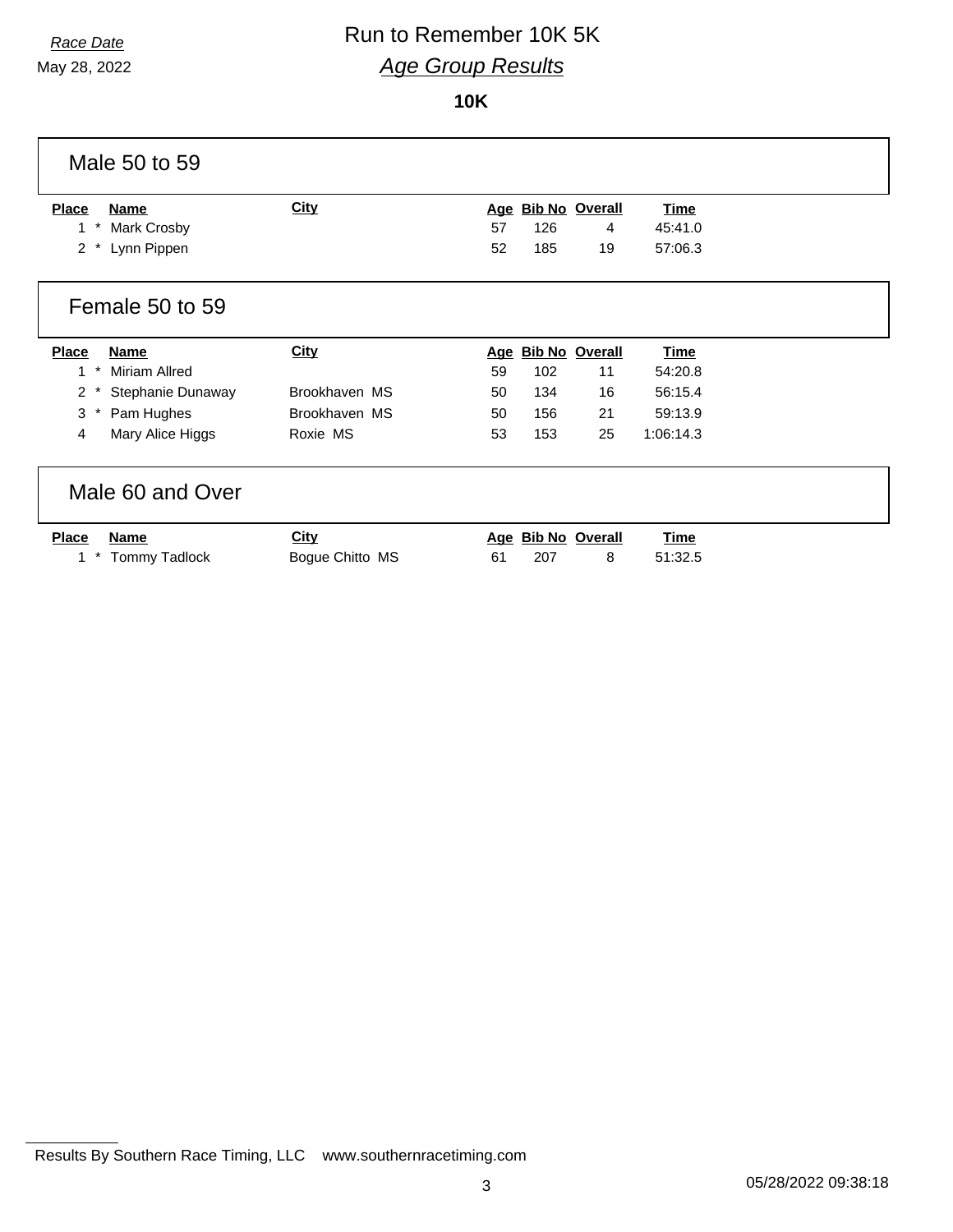#### *Race Date* Run to Remember 10K 5K *Age Group Results*

**5K Run**

|              | Male Over All Winners          |               |                          |         |
|--------------|--------------------------------|---------------|--------------------------|---------|
| <b>Place</b> | Name                           | <b>City</b>   | Age Bib No Overall       | Time    |
|              | <b>Chase Spring</b>            |               | 221<br>18<br>$\mathbf 1$ | 19:05.0 |
|              | <b>Female Over All Winners</b> |               |                          |         |
| <b>Place</b> | Name                           | <b>City</b>   | Age Bib No Overall       | Time    |
|              | Alaina Mathis                  | Brookhaven MS | 6<br>167<br>15           | 27:44.8 |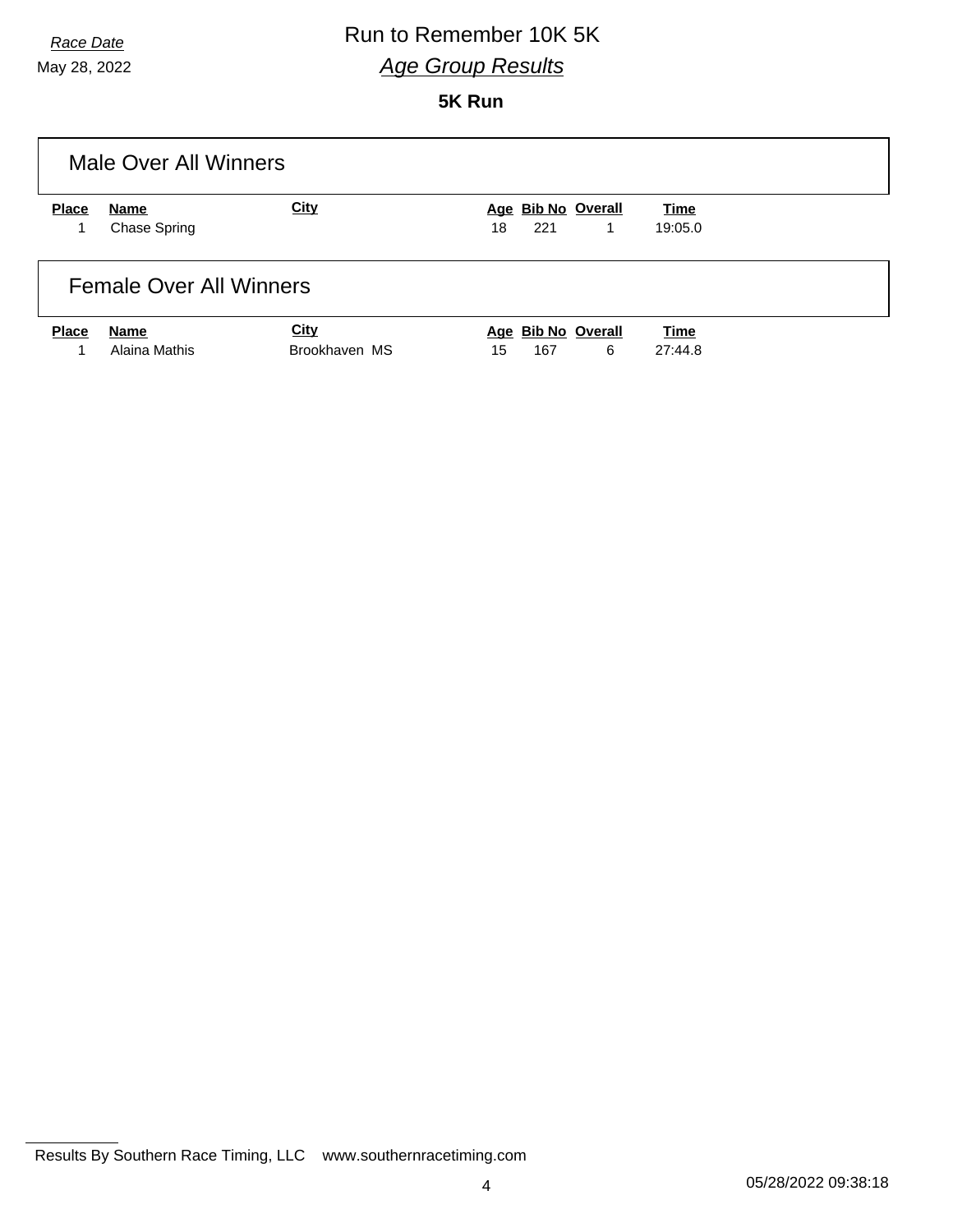## *Race Date* Run to Remember 10K 5K *Age Group Results*

**5K Run**

| Male 19 and Under                  |                 |                    |             |
|------------------------------------|-----------------|--------------------|-------------|
| <b>Place</b><br><b>Name</b>        | <b>City</b>     | Age Bib No Overall | <b>Time</b> |
| $1 *$<br>Casen Ebey                |                 | 10<br>139<br>4     | 26:34.0     |
| <b>Bennett Touchstone</b><br>$2^*$ |                 | 6<br>208<br>16     | 31:44.0     |
| <b>Brett Claxton</b><br>$3$ *      |                 | 14<br>120<br>23    | 34:23.7     |
| 4<br>Jack Rippy                    |                 | 12<br>196<br>24    | 36:03.3     |
| Female 19 and Under                |                 |                    |             |
| <b>Place</b><br><b>Name</b>        | <b>City</b>     | Age Bib No Overall | <b>Time</b> |
| $1 *$<br>Erica McKenzie            |                 | 17<br>169<br>45    | 55:46.2     |
| Male 20 to 29                      |                 |                    |             |
| <b>Place</b><br><b>Name</b>        | <b>City</b>     | Age Bib No Overall | <b>Time</b> |
| $1 *$<br>John Alexander            |                 | 26<br>187<br>5     | 26:47.9     |
| <b>Christian Green</b><br>$2^*$    |                 | 29<br>151<br>35    | 41:48.9     |
| 3 * Slaton Parker                  |                 | 27<br>183<br>36    | 41:54.0     |
| Female 20 to 29                    |                 |                    |             |
| <b>Place</b><br><b>Name</b>        | City            | Age Bib No Overall | <b>Time</b> |
| $1 *$<br><b>Brooke Myers</b>       | Bogue Chitto MS | 24<br>181<br>18    | 32:13.9     |
| <b>Haley Posey</b><br>$2^*$        |                 | 28<br>188<br>19    | 33:28.4     |
| 3 * Ashton Ballard                 |                 | 29<br>108<br>26    | 37:07.8     |
| Audriana Ezell<br>4                |                 | 27<br>141<br>28    | 37:15.1     |
| Nikki Rhodus<br>5                  | Kentwood LA     | 27<br>191<br>48    | 56:09.3     |
| Male 30 to 39                      |                 |                    |             |
| <b>Place</b><br><b>Name</b>        | City            | Age Bib No Overall | <b>Time</b> |
| 1 * Adam Moore                     |                 | 38<br>177<br>8     | 30:09.0     |
| 2 * Toby Williamson                |                 | 36<br>217<br>15    | 31:24.7     |
| <b>Wendell Rhodus</b><br>$3^*$     | Kentwood LA     | 36<br>190<br>38    | 45:05.2     |
| Female 30 to 39                    |                 |                    |             |
| <b>Place</b><br><b>Name</b>        | <b>City</b>     | Age Bib No Overall | <b>Time</b> |
| Beth Hutchinson<br>$1*$            |                 | 39<br>157<br>9     | 30:12.5     |
| <b>Bridget Bowman</b><br>$2^*$     |                 | 36<br>113<br>10    | 30:16.7     |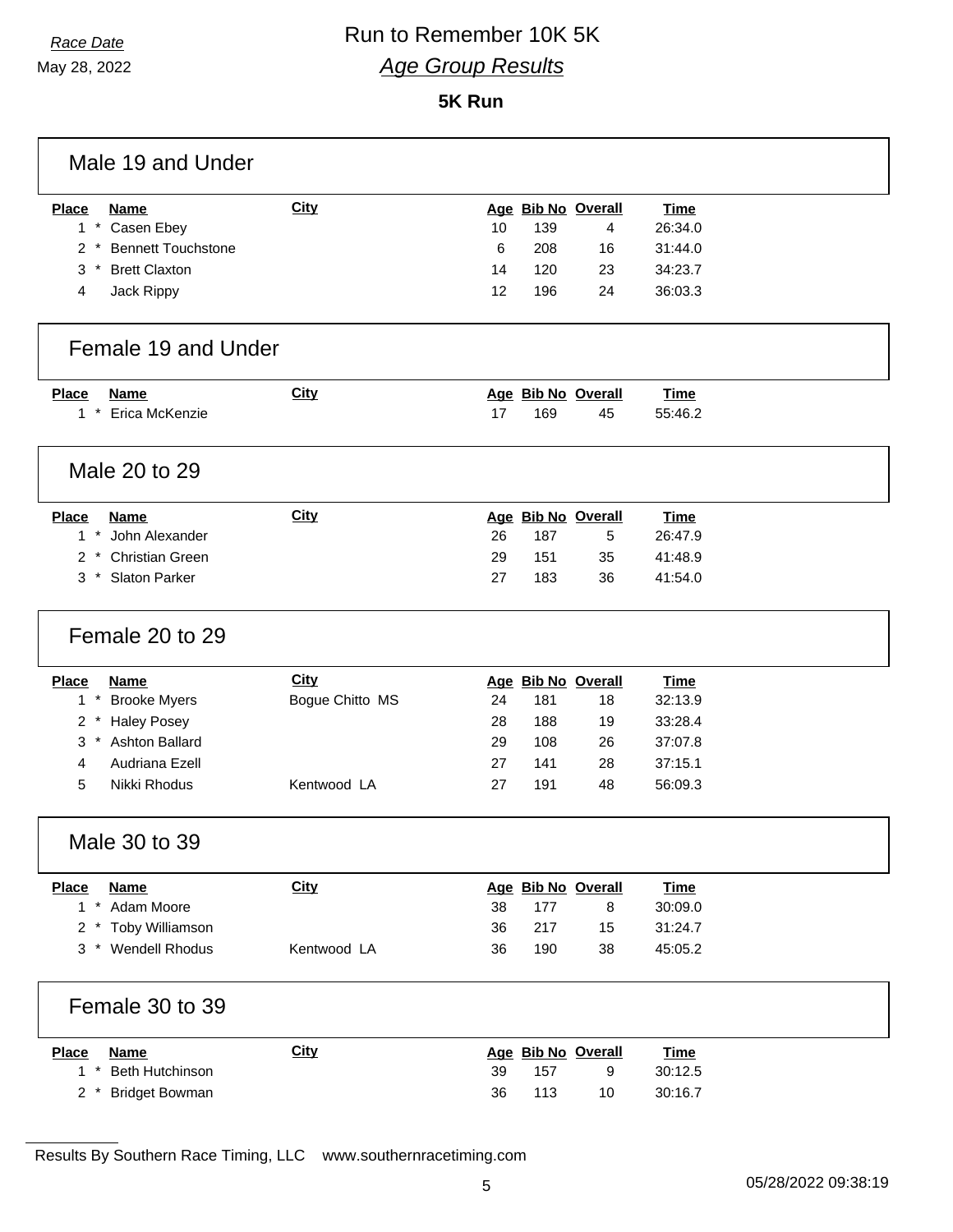## *Race Date* Run to Remember 10K 5K *Age Group Results*

**5K Run**

|                | Female 30 to 39         |               |    |                    |                    |             |  |
|----------------|-------------------------|---------------|----|--------------------|--------------------|-------------|--|
| <b>Place</b>   | <b>Name</b>             | <b>City</b>   |    | Age Bib No Overall |                    | <b>Time</b> |  |
| $3*$           | Anna Berryhill          |               | 31 | 111                | 12                 | 30:49.6     |  |
| 4              | Paige Bozeman           |               | 30 | 115                | 29                 | 37:15.9     |  |
| 5              | Andrea Shannon          |               | 38 | 201                | 31                 | 37:50.8     |  |
| 6              | <b>Blaine Myers</b>     |               | 31 | 222                | 40                 | 48:57.8     |  |
| $\overline{7}$ | Kathy Townsend          |               | 36 | 210                | 42                 | 50:07.5     |  |
|                | Male 40 to 49           |               |    |                    |                    |             |  |
| <b>Place</b>   | <b>Name</b>             | <b>City</b>   |    | Age Bib No Overall |                    | <b>Time</b> |  |
|                | 1 * Taz Milstead        |               | 43 | 174                | $\overline{2}$     | 24:46.0     |  |
| $2^*$          | <b>Clint Ebey</b>       |               | 40 | 140                | 3                  | 25:21.8     |  |
|                | 3 * Arturo De La Garza  |               | 47 | 131                | 13                 | 31:12.5     |  |
| 4              | Jason Boyd              |               | 48 | 114                | 37                 | 43:59.0     |  |
|                | Female 40 to 49         |               |    |                    |                    |             |  |
|                |                         |               |    |                    |                    |             |  |
| <b>Place</b>   | <b>Name</b>             | <b>City</b>   |    | Age Bib No Overall |                    | <b>Time</b> |  |
| $1*$           | <b>Kimberly Gabriel</b> |               | 40 | 148                | 21                 | 33:31.5     |  |
| $2^*$          | <b>Mandy Mathis</b>     | Brookhaven MS | 45 | 168                | 22                 | 34:04.3     |  |
| $3*$           | Marjorie De La Garza    |               | 45 | 130                | 32                 | 38:39.4     |  |
| 4              | <b>Emily Bennett</b>    |               | 49 | 110                | 47                 | 56:06.1     |  |
|                | Male 50 to 59           |               |    |                    |                    |             |  |
| <b>Place</b>   | <b>Name</b>             | <b>City</b>   |    |                    | Age Bib No Overall | <b>Time</b> |  |
| $1 *$          | <b>Milton Martin</b>    |               | 58 | 166                | 11                 | 30:37.0     |  |
|                | 2 * Jeff Ainsworth      |               | 51 | 101                | 20                 | 33:29.4     |  |
|                | 3 * Jeff Richardson     |               | 58 | 194                | 27                 | 37:08.8     |  |
| 4              | John Houeye             |               | 58 | 155                | 30                 | 37:28.9     |  |
|                | Female 50 to 59         |               |    |                    |                    |             |  |
| <b>Place</b>   | <b>Name</b>             | <b>City</b>   |    | Age Bib No Overall |                    | <b>Time</b> |  |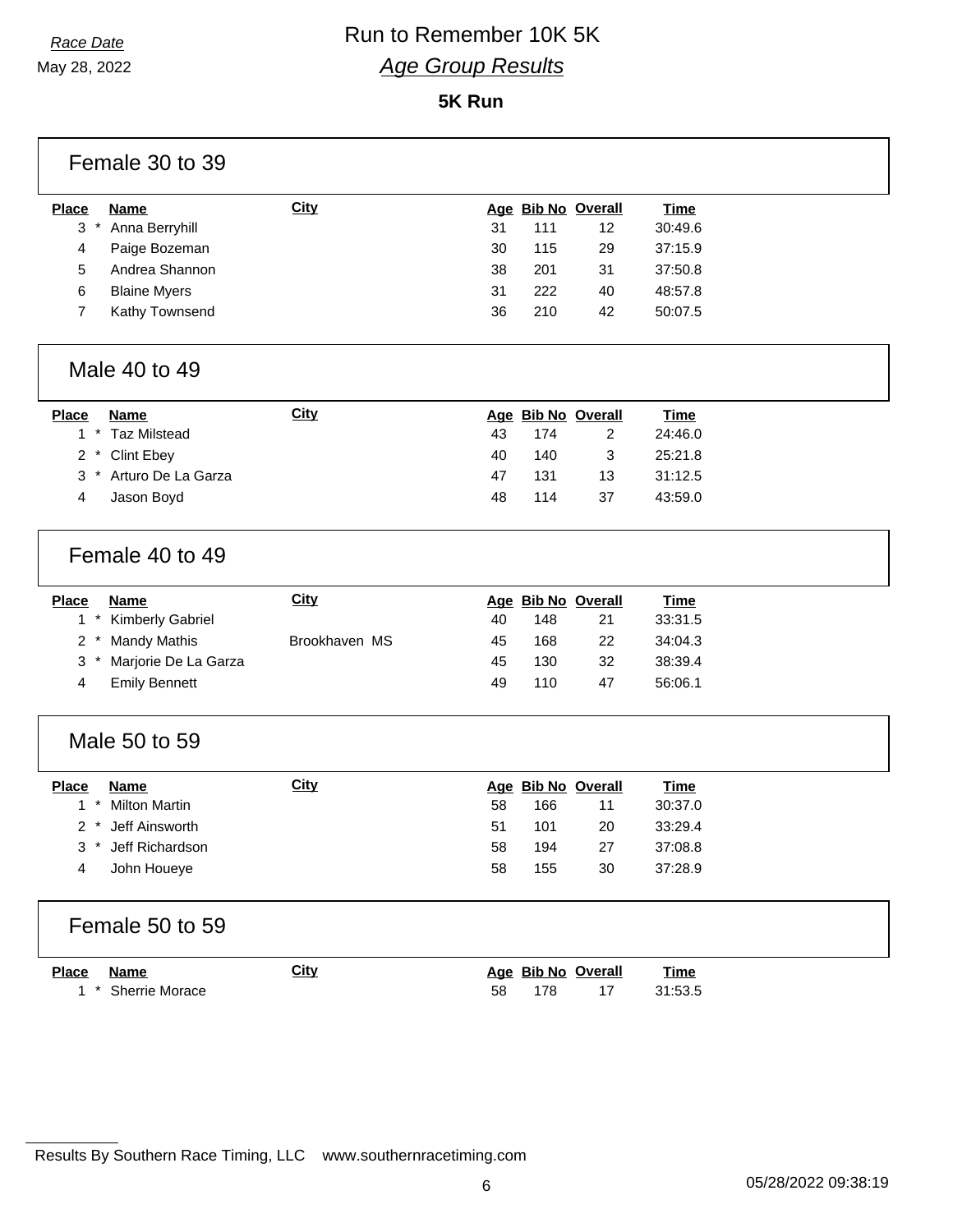### *Race Date* Run to Remember 10K 5K *Age Group Results*

#### **5K Run**

| Male 60 and Over     |             |    |     |                    |             |
|----------------------|-------------|----|-----|--------------------|-------------|
| Name<br><b>Place</b> | <b>City</b> |    |     | Age Bib No Overall | <b>Time</b> |
| Vincent Woodcock     |             | 65 | 218 |                    | 27:53.6     |
| Gary Crosby<br>$2^*$ |             | 61 | 125 | 14                 | 31:13.3     |
| Mitch Rayborn<br>3   |             | 63 | 189 | 25                 | 36:57.6     |
| Michael Said<br>4    |             | 65 | 200 | 33                 | 40:00.1     |
| 5<br>Tom Atkinson    | Magnolia TX | 64 | 105 | 43                 | 50:26.4     |
| 6<br>Greg Warnock    |             | 60 | 211 | 44                 | 51:42.6     |
|                      |             |    |     |                    |             |

#### Female 60 and Over

| <b>Place</b> | Name            | <u>City</u> |    | Age Bib No Overall |    | <u>Time</u> |
|--------------|-----------------|-------------|----|--------------------|----|-------------|
|              | 1 * Sherry Loba |             | 63 | 165                | 34 | 40:54.8     |
|              | 2 * Becky Fox   |             | 75 | 146                | 39 | 45:24.0     |
|              | 3 * Ann Freeman |             | 79 | 147                | 41 | 49:20.9     |
| 4            | Melinda Said    |             | 67 | 199                | 46 | 56:03.1     |
|              |                 |             |    |                    |    |             |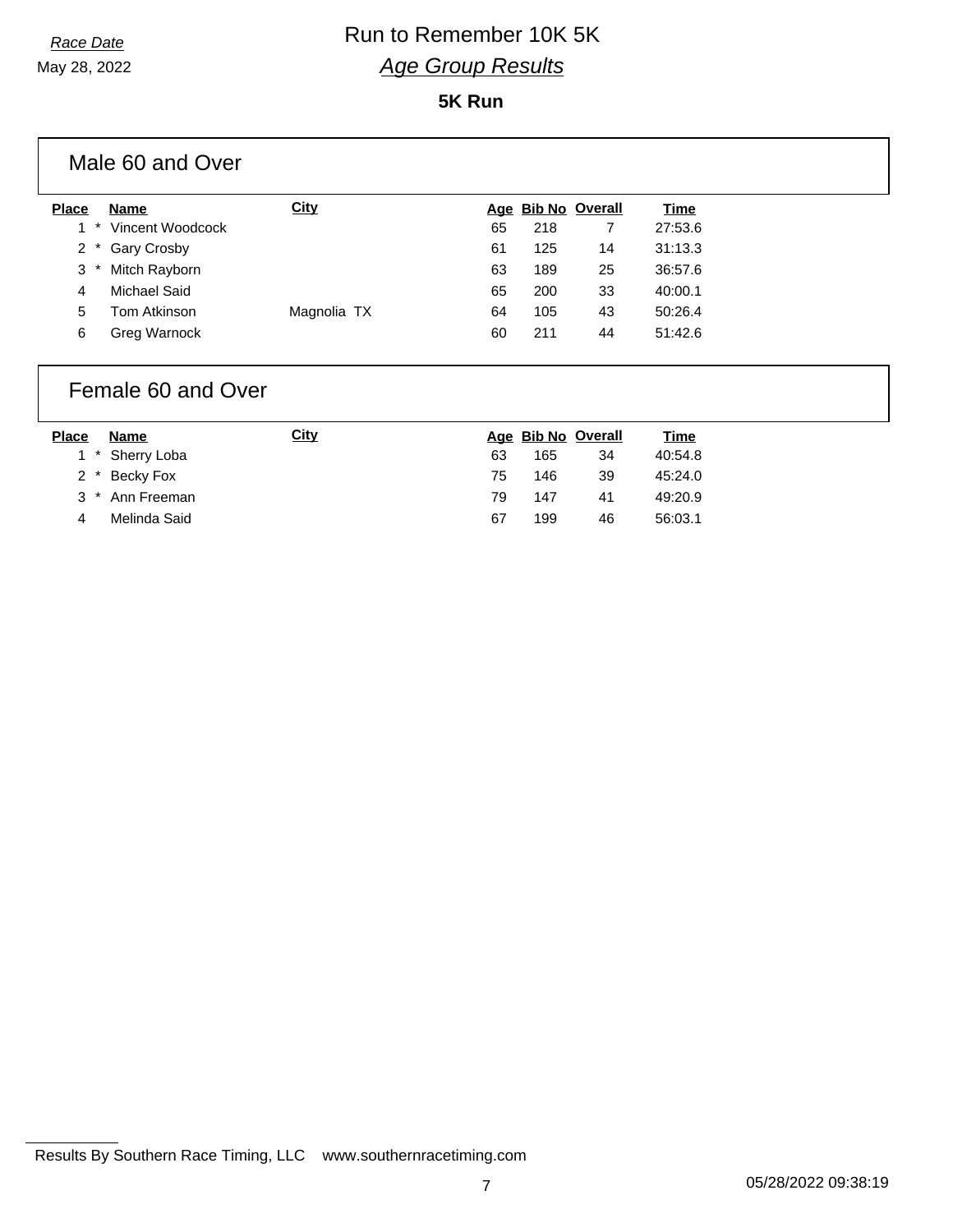## *Race Date* Run to Remember 10K 5K *Age Group Results*

**5K Walk**

|              | Male Over All Winners                 |             |                                      |                        |
|--------------|---------------------------------------|-------------|--------------------------------------|------------------------|
| <b>Place</b> | <b>Name</b><br><b>Shannon Roberts</b> | City        | Age Bib No Overall<br>197<br>49<br>1 | <b>Time</b><br>37:03.0 |
|              | <b>Female Over All Winners</b>        |             |                                      |                        |
| <b>Place</b> | <b>Name</b><br>Marla Wootton          | <b>City</b> | Age Bib No Overall<br>3<br>41<br>219 | <b>Time</b><br>42:30.8 |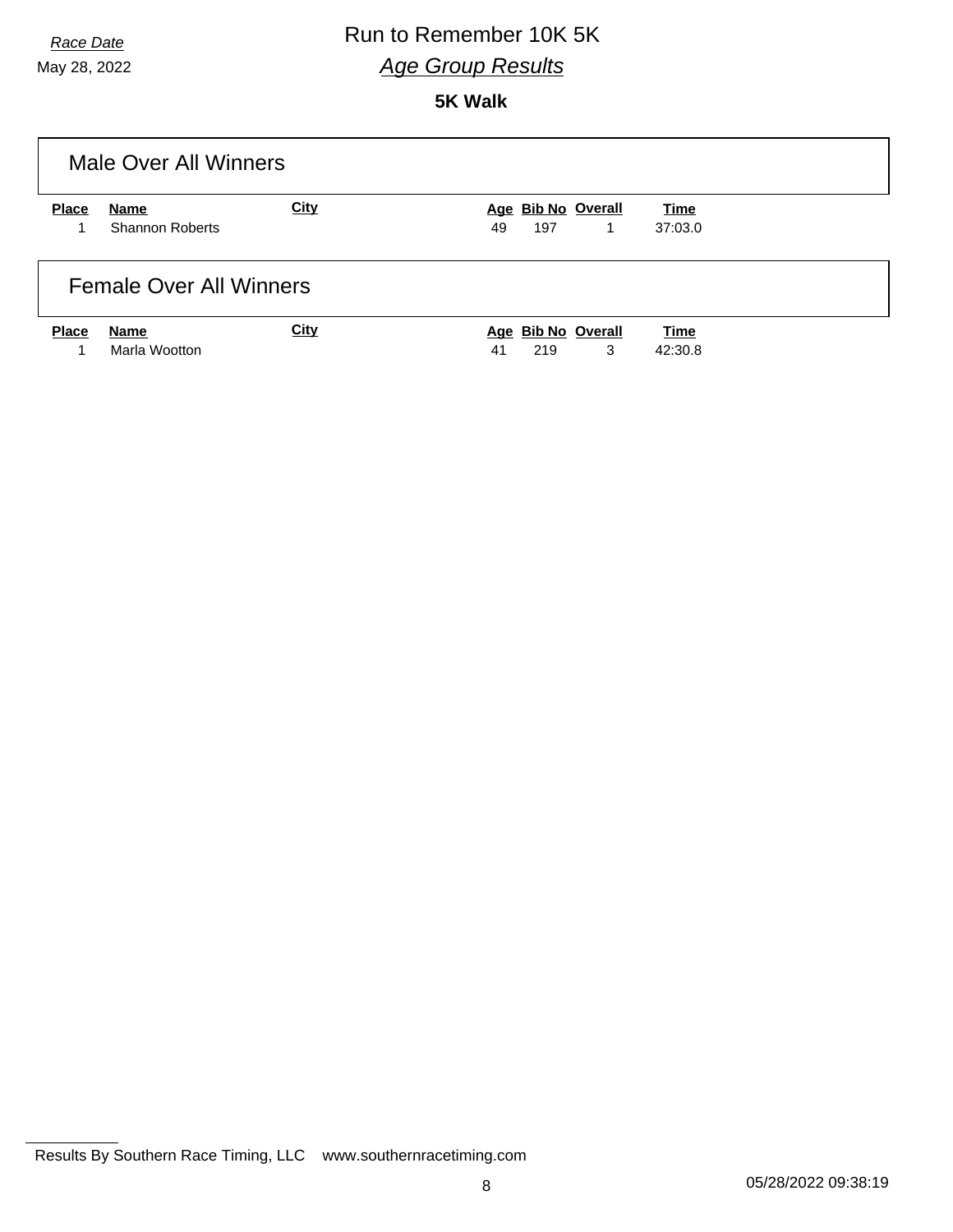# *Race Date* Run to Remember 10K 5K *Age Group Results*

**5K Walk**

| Female 20 to 29                          |             |    |     |                    |             |  |
|------------------------------------------|-------------|----|-----|--------------------|-------------|--|
| Name<br><b>Place</b>                     | City        |    |     | Age Bib No Overall | <b>Time</b> |  |
| $1 *$<br><b>Hollie Miller</b>            |             | 24 | 173 | 11                 | 51:23.8     |  |
| Dusti Smith<br>2                         |             | 27 | 203 | 13                 | 52:19.3     |  |
| 3 * Sarah Beth King                      |             | 22 | 162 | 20                 | 1:00:44.9   |  |
| Male 30 to 39                            |             |    |     |                    |             |  |
| <b>Place</b><br><b>Name</b>              | <b>City</b> |    |     | Age Bib No Overall | <b>Time</b> |  |
| 1 * Christopher Mitchke                  |             | 37 | 175 | 21                 | 1:06:45.6   |  |
| 2 * Jonathan Fisher                      |             | 32 | 143 | 23                 | 1:06:49.7   |  |
| Female 30 to 39                          |             |    |     |                    |             |  |
| <b>Place</b><br><b>Name</b>              | <b>City</b> |    |     | Age Bib No Overall | <b>Time</b> |  |
| 1 * Heather Simpson                      |             | 39 | 202 | 6                  | 44:46.7     |  |
| 2 * TRACI ARNOLD                         |             | 39 | 104 | 14                 | 55:57.3     |  |
| * Faith McMinn<br>3                      |             | 32 | 170 | 17                 | 56:57.2     |  |
| 4<br>Stephanie Mitchke                   |             | 30 | 176 | 22                 | 1:06:47.2   |  |
| Male 40 to 49                            |             |    |     |                    |             |  |
| <b>Place</b><br><b>Name</b>              | <b>City</b> |    |     | Age Bib No Overall | <b>Time</b> |  |
| 1 * John Ricks                           |             | 44 | 195 | $\overline{c}$     | 41:01.7     |  |
| Jeremy Crowsey<br>$2^*$                  |             | 42 | 128 | 18                 | 57:44.2     |  |
| Female 40 to 49                          |             |    |     |                    |             |  |
| <b>Place</b><br><b>Name</b>              | <u>City</u> |    |     | Age Bib No Overall | <b>Time</b> |  |
| $\mathbf{1}$<br>$\star$<br>Mandy Claxton |             | 40 | 121 | $\overline{7}$     | 45:49.4     |  |
| LeKecha Booker<br>$2^*$                  |             | 45 | 112 | 15                 | 55:59.7     |  |
| 3 * Wendy Fowler                         | Kentwood LA | 48 | 145 | 16                 | 56:04.6     |  |
| Male 50 to 59                            |             |    |     |                    |             |  |
| <b>Place</b><br><b>Name</b>              | City        |    |     | Age Bib No Overall | <b>Time</b> |  |
| $\star$<br>Joel Avants<br>1              |             | 50 | 106 | 10                 | 49:37.6     |  |
| <b>Tony Barnett</b><br>$2 *$             |             | 50 | 109 | 19                 | 57:45.2     |  |